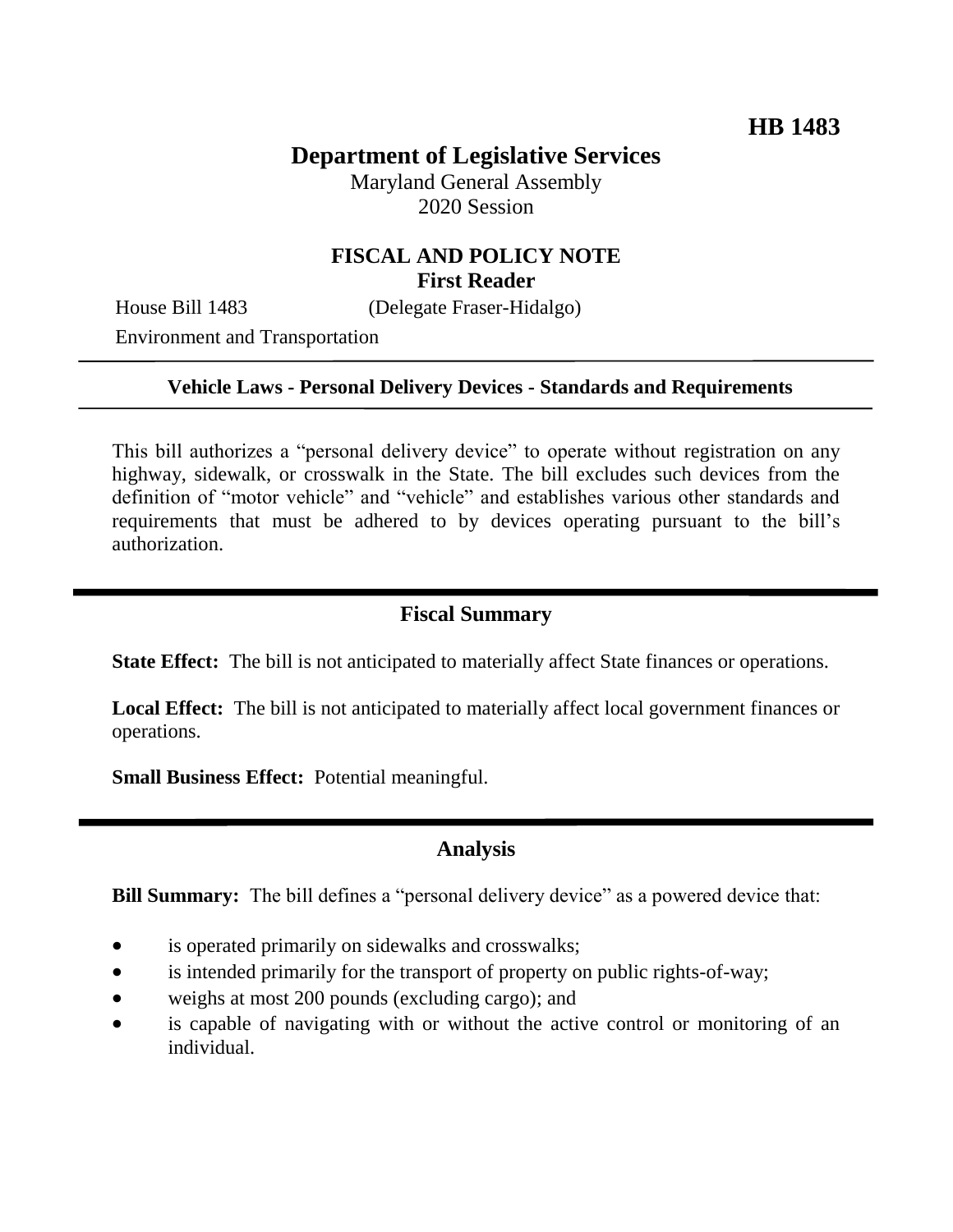The bill prohibits a personal delivery device from:

- unreasonably interfering with traffic;
- blocking public rights-of-way;
- transporting hazardous materials in a quantity that may pose an unreasonable risk to health, safety, or property; or
- operating on a sidewalk or crosswalk at a speed exceeding 3.5 miles per hour.

A personal delivery device operated on any highway, sidewalk, or crosswalk in the State must:

- be visibly marked with a unique identifying number;
- be visibly marked with a means of identifying the device operator;
- if the device operator is acting on behalf of a corporate entity, be visibly marked with contact information for that entity;
- be equipped with a system that enables the device to come to a controlled stop;
- be covered by an insurance policy that provides general liability coverage of at least \$100,000 for damages; and
- be equipped with lighting devices as required by the Motor Vehicle Administration.

Any information required by the bill to be visibly marked on a personal delivery device must also be marked in braille lettering.

**Current Law:** Each motor vehicle, trailer, semitrailer, and pole trailer driven on a highway must be registered. Certain motor vehicles are exempt from this requirement, including certain snowmobiles in Allegany and Garrett counties and certain golf carts in Allegany County, Smith Island, the City of Crisfield in Somerset County, the community of Golden Beach Patuxent Knolls in St. Mary's County, and the Town of Vienna in Dorchester County.

"Motor vehicle" is defined as a vehicle that, unless otherwise specifically exempted, is self-propelled or propelled by electric power obtained from overhead electrical wires and not operated on rails. Certain vehicles, such as low-speed vehicles, bicycles, and motor scooters, are restricted to certain highways based on the maximum posted speed limit; they may be subject to different rules of the road than passenger cars and trucks.

"Vehicle" is defined as any device in, on, or by which any individual or property is (or might be) transported or towed on a highway. "Vehicle" includes a low-speed vehicle and an off-highway recreational vehicle, but it does not include an electric personal assistive mobility device.